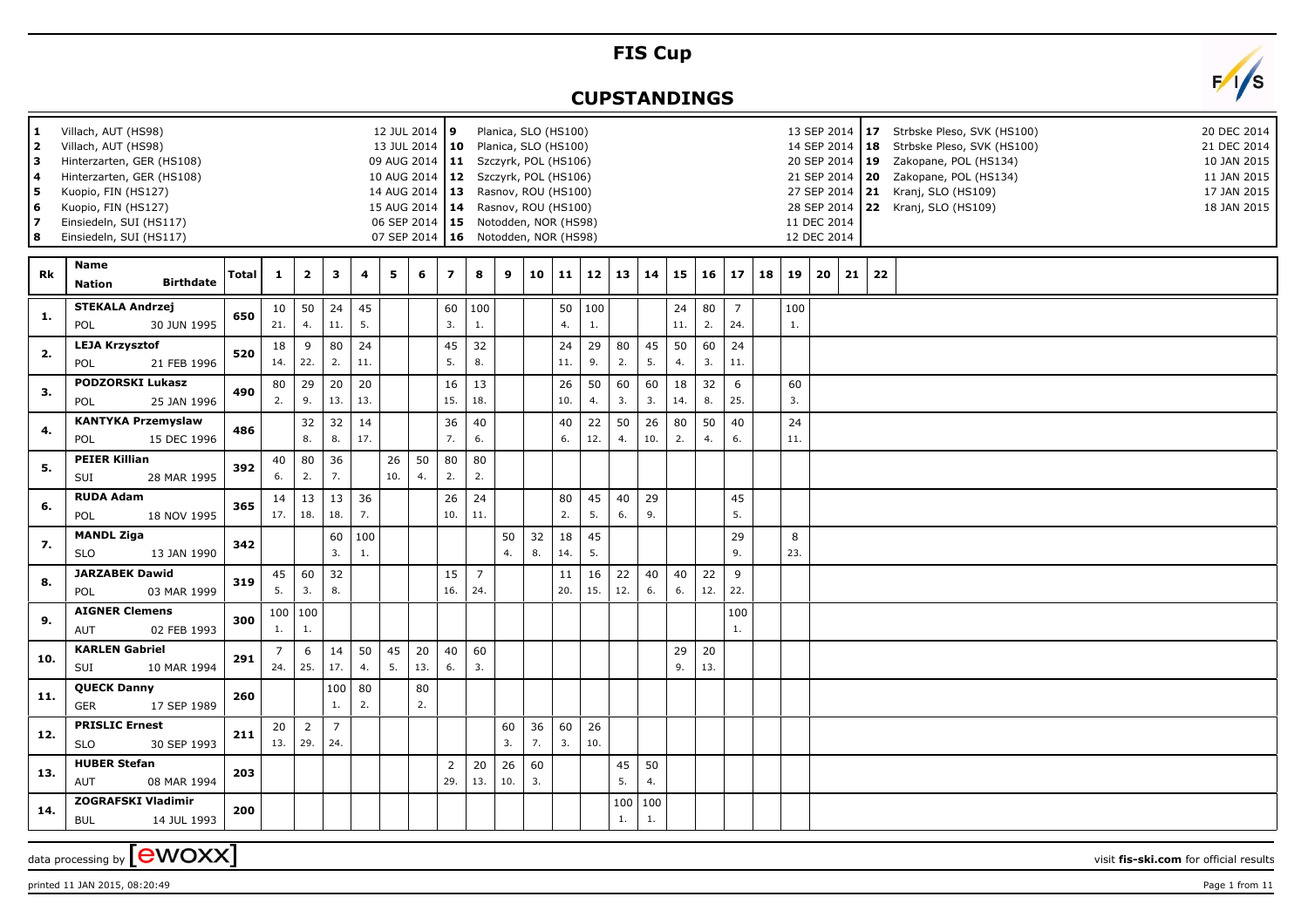| Rk  | Name<br><b>Birthdate</b><br>Nation                        | <b>Total</b> | $\mathbf{1}$ | $\overline{2}$    | $\mathbf{3}$          | 4         | 5        | 6               | $\overline{ }$ | 8                     | 9                   | 10        | 11        | 12        | 13       | 14        | 15        | 16                    | 17       | 18 | 19                    | 20 | 21 | 22 |
|-----|-----------------------------------------------------------|--------------|--------------|-------------------|-----------------------|-----------|----------|-----------------|----------------|-----------------------|---------------------|-----------|-----------|-----------|----------|-----------|-----------|-----------------------|----------|----|-----------------------|----|----|----|
| 14. | <b>MUOTKA OIII</b><br>14 JUL 1988<br><b>FIN</b>           | 200          |              |                   |                       |           | 1.       | 100   100<br>1. |                |                       |                     |           |           |           |          |           |           |                       |          |    |                       |    |    |    |
| 14. | <b>BJOERENG Joacim Oeder</b><br>14 DEC 1995<br><b>NOR</b> | 200          |              |                   |                       |           |          |                 |                |                       |                     |           |           |           |          |           | 1.        | 100 100<br>1.         |          |    |                       |    |    |    |
| 17. | <b>BIELA Stanislaw</b><br>02 APR 1994<br>POL              | 181          |              |                   | 22<br>12.             | 29<br>9.  |          |                 |                |                       |                     |           | 14<br>17. | 36<br>7.  |          |           |           |                       | 80<br>2. |    |                       |    |    |    |
| 18. | <b>FRIBERG Christian</b><br>08 SEP 1994<br>USA            | 171          | 24<br>11.    | 29<br>9.          |                       |           |          |                 | 29<br>9.       | 29<br>9.              |                     |           | 10<br>21. | 9<br>22.  |          |           | 12<br>19. | 14<br>17.             |          |    | 15<br>16.             |    |    |    |
| 19. | <b>FAIRALL Nicholas</b><br>06 JUL 1989<br>USA             | 166          |              |                   |                       |           |          |                 |                |                       | 15<br>16.           | 26<br>10. | 45<br>5.  | 80<br>2.  |          |           |           |                       |          |    |                       |    |    |    |
| 20. | <b>MUELLER Lukas</b><br>14 MAR 1992<br>AUT                | 164          | 3<br>28.     |                   |                       |           |          |                 | 100<br>1.      | 50<br>4.              |                     | 11<br>20. |           |           |          |           |           |                       |          |    |                       |    |    |    |
| 21. | <b>SEMENIC Anze</b><br>01 AUG 1993<br><b>SLO</b>          | 160          |              |                   |                       |           |          |                 |                |                       | 80<br>2.            | 80<br>2.  |           |           |          |           |           |                       |          |    |                       |    |    |    |
| 22. | <b>EGLOFF Luca</b><br>SUI<br>06 JUN 1995                  | 149          | 15 <br>16.   | $\vert$ 16<br>15. | 20<br>13.             | 16<br>15. | 40<br>6. | 18<br>14.       | 6<br>25.       | 18<br>14.             |                     |           |           |           |          |           |           |                       |          |    |                       |    |    |    |
| 23. | <b>HORLACHER Kevin</b><br>24 SEP 1989<br><b>GER</b>       | 137          |              | 45<br>5.          | 11<br>20.             | 40<br>6.  |          |                 |                |                       | 26<br>10.           | 15<br>16. |           |           |          |           |           |                       |          |    |                       |    |    |    |
| 23. | <b>MAYLAENDER Jan</b><br><b>GER</b><br>29 MAR 1992        | 137          |              |                   | 45<br>5.              | 60<br>3.  |          |                 |                |                       |                     |           |           |           |          |           |           |                       |          |    | 32<br>8.              |    |    |    |
| 23. | <b>RHOADS William</b><br>08 JUN 1995<br><b>USA</b>        | 137          |              | 13<br>18.         |                       |           |          |                 | 50<br>4.       | 45<br>5.              |                     |           |           |           |          |           |           |                       | 29<br>9. |    |                       |    |    |    |
| 26. | <b>LEYHE Stephan</b><br><b>GER</b><br>05 JAN 1992         | 136          |              |                   | 50<br>4.              | 26<br>10. |          | 60<br>3.        |                |                       |                     |           |           |           |          |           |           |                       |          |    |                       |    |    |    |
| 26. | <b>ALEXANDER Nicholas</b><br>24 AUG 1988<br>USA           | 136          |              |                   |                       |           |          |                 |                |                       | 36<br>7.            | 100<br>1. |           |           |          |           |           |                       |          |    |                       |    |    |    |
| 28. | <b>BRADATSCH Sebastian</b><br>08 MAY 1996<br>GER          | 125          |              |                   |                       |           | 80<br>2. | 45<br>5.        |                |                       |                     |           |           |           |          |           |           |                       |          |    |                       |    |    |    |
| 28. | <b>LACKNER Thomas</b><br>09 APR 1993<br>AUT               | 125          | 50<br>4.     | 40<br>6.          | 5<br>26.              | 6<br>25.  |          |                 | 10<br>21.      | 10<br>21.             |                     |           |           |           |          |           |           |                       |          |    | $\overline{4}$<br>27. |    |    |    |
| 30. | <b>SATO Keiichi</b><br>27 JUL 1997<br><b>JPN</b>          | 116          |              |                   |                       |           |          |                 |                |                       |                     |           |           |           | 36<br>7. | 80<br>2.  |           |                       |          |    |                       |    |    |    |
| 31. | <b>GUT Pawel</b><br>POL<br>05 APR 1997                    | 111          |              |                   | $\overline{7}$<br>24. |           |          |                 | 8<br>23.       | 15<br>16.             |                     |           | 5<br>26.  | 15<br>16. | 36<br>7. | 20<br>13. |           | $\overline{4}$<br>27. |          |    | $\mathbf{1}$<br>30.   |    |    |    |
| 32. | <b>EGGENHOFER Markus</b><br>AUT<br>11 DEC 1987            | 109          | 13 <br>18.   | 14<br> 17.        | 32<br>8.              | 20<br>13. |          |                 |                |                       | $15 \mid 15$<br>16. | 16.       |           |           |          |           |           |                       |          |    |                       |    |    |    |
| 33. | <b>BICKNER Kevin</b><br>23 SEP 1996<br><b>USA</b>         | 107          |              | 15<br>16.         |                       |           |          |                 | 12<br>19.      | $\overline{2}$<br>29. |                     |           | 18<br>14. | 20<br>13. |          |           |           |                       | 40<br>6. |    |                       |    |    |    |

printed 11 JAN 2015, 08:20:49 Page 2 from 11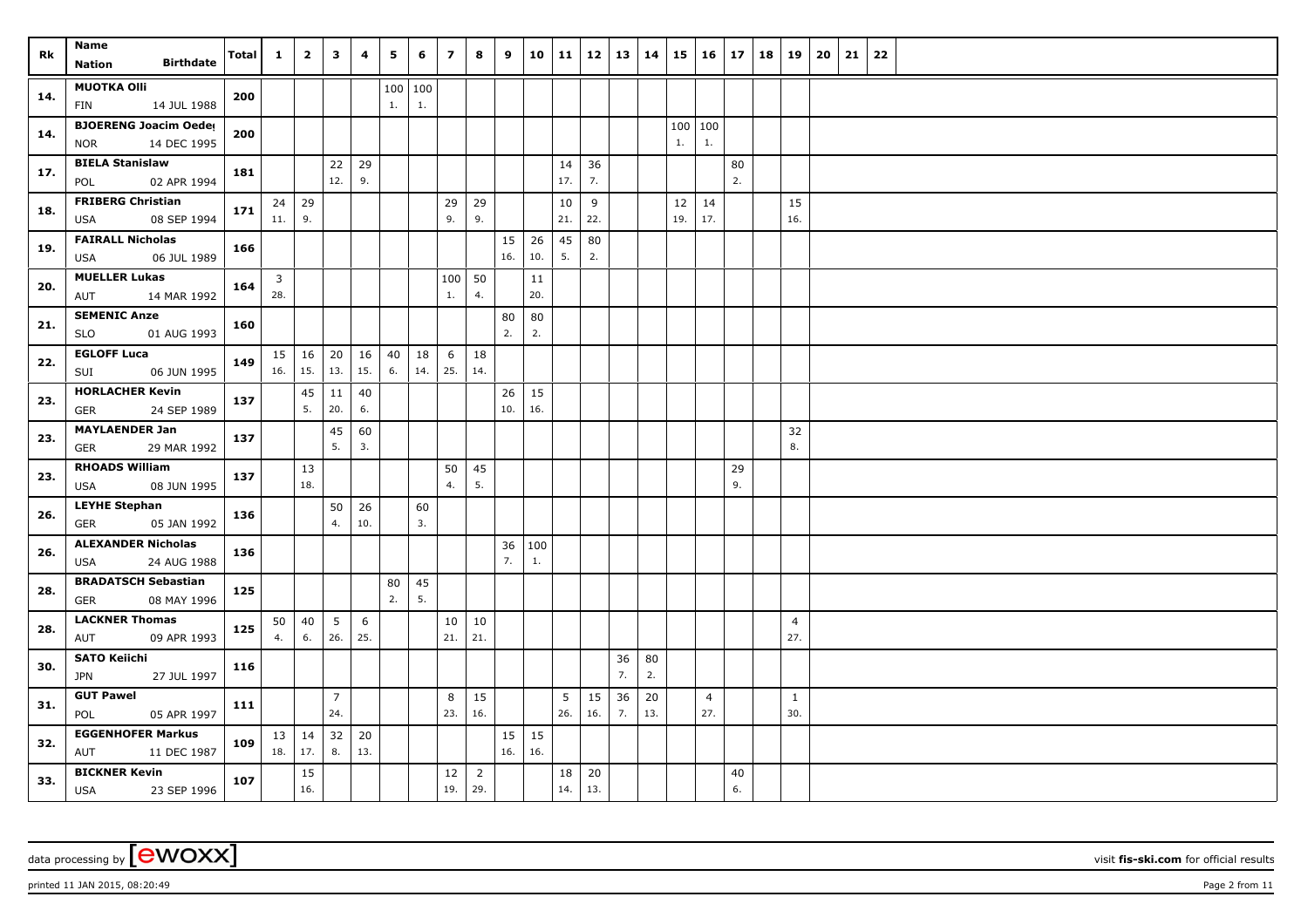| Rk  | Name                                                    | <b>Total</b> | $\mathbf{1}$          | $\overline{2}$ | 3             | 4              | 5   | 6   | $\overline{7}$ | 8                   | 9   | 10 <sup>1</sup> | 11       | 12       | 13   14 |     | 15       | $16 \mid 17$ |           | 18 | 19                  | 20 | 21 | 22 |
|-----|---------------------------------------------------------|--------------|-----------------------|----------------|---------------|----------------|-----|-----|----------------|---------------------|-----|-----------------|----------|----------|---------|-----|----------|--------------|-----------|----|---------------------|----|----|----|
|     | <b>Birthdate</b><br>Nation                              |              |                       |                |               |                |     |     |                |                     |     |                 |          |          |         |     |          |              |           |    |                     |    |    |    |
| 34. | <b>LUNARDI Michael</b>                                  | 106          |                       | $60 \mid 4$    |               |                | 8   |     |                |                     | 15  | 9               |          |          |         |     |          |              | 10        |    |                     |    |    |    |
|     | 21 SEP 1992<br>ITA                                      |              | 3.                    | 27.            |               |                | 23. |     |                |                     | 16. | 22.             |          |          |         |     |          |              | 21.       |    |                     |    |    |    |
| 35. | <b>SCHULER Andreas</b><br>30 DEC 1995<br>SUI            | 102          | $\overline{7}$<br>24. | 10<br>21.      |               |                |     |     |                | $\mathbf{1}$<br>30. |     |                 |          |          |         |     | 60<br>3. | 24<br>11.    |           |    |                     |    |    |    |
|     | <b>ZAPOTOCZNY Andrzej</b>                               |              |                       |                |               |                |     |     |                |                     |     |                 | 100      |          |         |     |          |              |           |    |                     |    |    |    |
| 36. | 16 OCT 1991<br>POL                                      | 100          |                       |                |               |                |     |     |                |                     |     |                 | 1.       |          |         |     |          |              |           |    |                     |    |    |    |
|     | <b>COLLOREDO Sebastian</b>                              |              |                       |                |               |                |     |     |                |                     | 100 |                 |          |          |         |     |          |              |           |    |                     |    |    |    |
| 36. | 09 SEP 1987<br>ITA                                      | 100          |                       |                |               |                |     |     |                |                     | 1.  |                 |          |          |         |     |          |              |           |    |                     |    |    |    |
| 38. | <b>GLASDER Michael</b>                                  | 99           |                       |                |               |                |     |     |                |                     | 8   |                 | 15       | 24       |         |     | 32       | 20           |           |    |                     |    |    |    |
|     | 27 MAR 1989<br>USA                                      |              |                       |                |               |                |     |     |                |                     | 23. |                 | 16.      | 11.      |         |     | 8.       | 13.          |           |    |                     |    |    |    |
| 39. | <b>JOHNSON Anders</b>                                   | 98           |                       |                |               |                |     |     |                |                     |     | 8               |          |          |         |     | 50       | 40           |           |    |                     |    |    |    |
|     | 23 APR 1989<br>USA                                      |              |                       |                |               |                |     |     |                |                     |     | 23.             |          |          |         |     | 4.       | 6.           |           |    |                     |    |    |    |
| 40. | <b>SKINNES Stian Andre</b><br>19 AUG 1991<br><b>NOR</b> | 96           |                       |                |               |                |     |     |                |                     |     |                 | 36<br>7. | 60<br>3. |         |     |          |              |           |    |                     |    |    |    |
|     | <b>ZAUNER David</b>                                     |              |                       |                |               | $\overline{2}$ |     |     |                |                     |     |                 |          |          |         |     |          |              | 13        |    | 80                  |    |    |    |
| 41. | 09 APR 1985<br>AUT                                      | 95           |                       |                |               | 29.            |     |     |                |                     |     |                 |          |          |         |     |          |              | 18.       |    | 2.                  |    |    |    |
| 42. | <b>BODMER Pascal</b>                                    | 93           |                       | $36 \mid 29$   | 20            |                |     |     |                |                     |     | 8               |          |          |         |     |          |              |           |    |                     |    |    |    |
|     | 04 JAN 1991<br><b>GER</b>                               |              | 7.                    | 9.             | 13.           |                |     |     |                |                     |     | 23.             |          |          |         |     |          |              |           |    |                     |    |    |    |
| 43. | <b>BARTOL Gasper</b>                                    | 90           |                       |                |               |                |     |     |                |                     | 45  | 45              |          |          |         |     |          |              |           |    |                     |    |    |    |
|     | 27 SEP 1991<br><b>SLO</b>                               |              |                       |                |               |                |     |     |                |                     | 5.  | 5.              |          |          |         |     |          |              |           |    |                     |    |    |    |
| 44. | <b>KOT Jakub</b>                                        | 88           |                       |                |               |                |     |     |                |                     |     |                 | 36<br>7. | 32<br>8. |         |     |          |              | 20<br>13. |    |                     |    |    |    |
|     | POL<br>19 JAN 1990<br><b>KARTA Samet</b>                |              |                       |                |               |                |     |     |                |                     |     |                 |          |          | 16      | 15  |          |              |           |    |                     |    |    |    |
| 45. | 09 SEP 1993<br>TUR                                      | 87           |                       |                |               |                |     |     |                |                     |     |                 |          |          | 15.     | 16. | 36<br>7. | 20<br>13.    |           |    |                     |    |    |    |
|     | <b>POLASEK Viktor</b>                                   |              |                       |                |               |                |     |     |                |                     |     |                 | 13       | 13       |         |     |          |              | 16        |    | 45                  |    |    |    |
| 45. | 18 JUL 1997<br>CZE                                      | 87           |                       |                |               |                |     |     |                |                     |     |                 | 18.      | 18.      |         |     |          |              | 15.       |    | 5.                  |    |    |    |
| 47. | <b>GUGG Florian</b>                                     | 85           |                       | $36 \mid 18$   |               |                |     |     | 20             | 11                  |     |                 |          |          |         |     |          |              |           |    |                     |    |    |    |
|     | 03 JUN 1994<br>AUT                                      |              | 7.                    | 14.            |               |                |     |     | 13.            | 20.                 |     |                 |          |          |         |     |          |              |           |    |                     |    |    |    |
| 47. | <b>KOCH Bjoern</b>                                      | 85           |                       | $\overline{3}$ | $\mathbf{3}$  |                |     |     | $11\,$         |                     | 8   |                 |          |          | 24      | 24  |          |              | 12        |    |                     |    |    |    |
|     | 24 JAN 1993<br>AUT                                      |              |                       | 28.            | 28.           |                |     |     | 20.            |                     | 23. |                 |          |          | 11.     | 11. |          |              | 19.       |    |                     |    |    |    |
| 47. | <b>JUDEZ Dejan</b><br>02 AUG 1990<br><b>SLO</b>         | 85           |                       |                | $10\,$<br>21. | 22<br>12.      |     |     |                |                     |     | 50<br>4.        |          |          |         |     |          |              |           |    | $\mathbf{3}$<br>28. |    |    |    |
|     | <b>FUCHS Tim</b>                                        |              |                       |                |               |                | 60  | 22  |                |                     |     |                 |          |          |         |     |          |              |           |    |                     |    |    |    |
| 50. | <b>GER</b><br>03 AUG 1997                               | 82           |                       |                |               |                | 3.  | 12. |                |                     |     |                 |          |          |         |     |          |              |           |    |                     |    |    |    |
| 50. | <b>KALINITSCHENKO Anton</b>                             | 82           |                       |                |               |                |     | 32  |                |                     |     |                 |          |          |         |     |          |              | 50        |    |                     |    |    |    |
|     | <b>RUS</b><br>22 JUL 1982                               |              |                       |                |               |                |     | 8.  |                |                     |     |                 |          |          |         |     |          |              | 4.        |    |                     |    |    |    |
| 52. | <b>ALTENBURGER Florian</b>                              | 80           |                       |                |               |                |     |     |                |                     | 40  | 40              |          |          |         |     |          |              |           |    |                     |    |    |    |
|     | AUT<br>02 NOV 1993                                      |              |                       |                |               |                |     |     |                |                     | 6.  | 6.              |          |          |         |     |          |              |           |    |                     |    |    |    |

printed 11 JAN 2015, 08:20:49 Page 3 from 11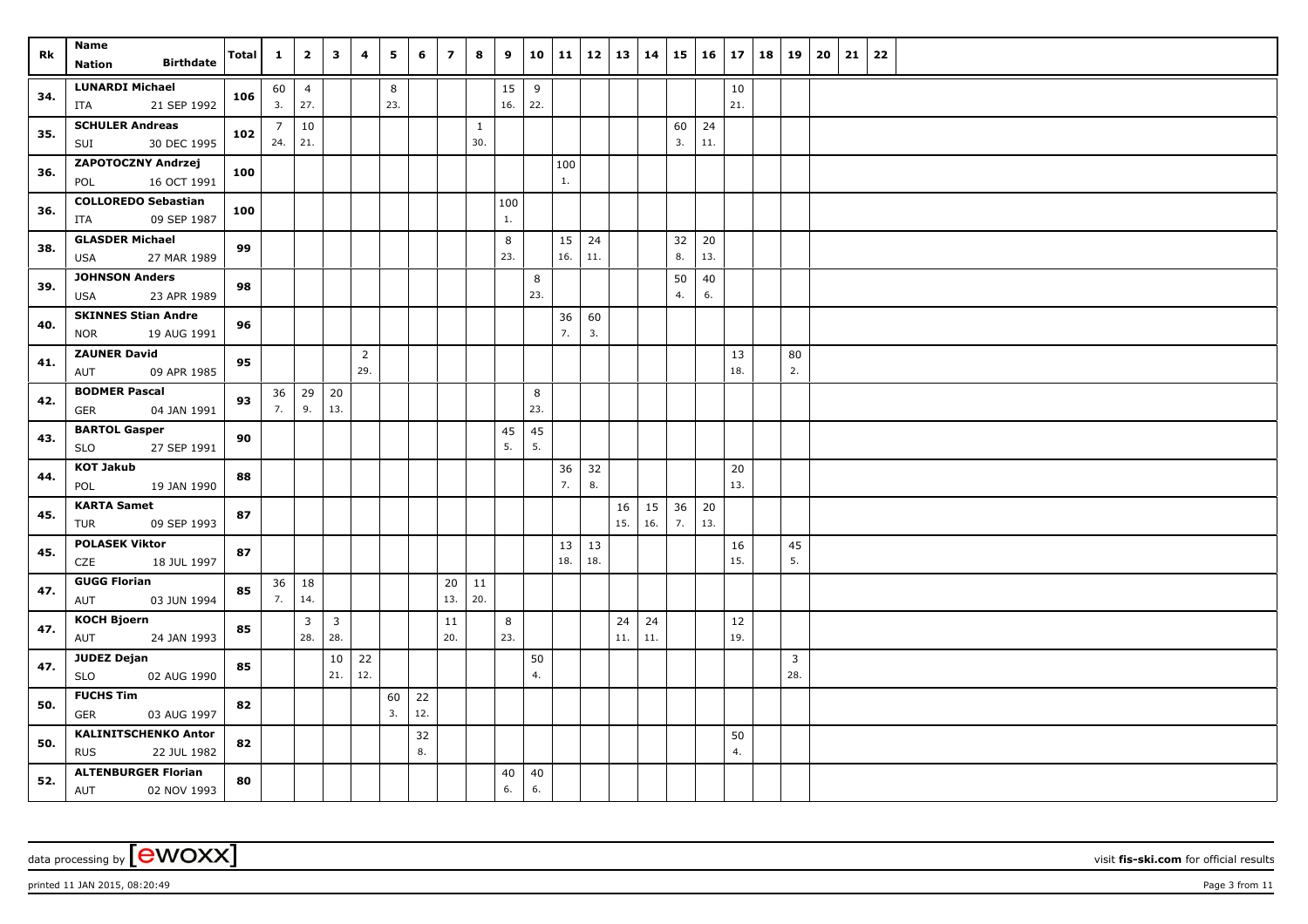| Rk  | Name<br><b>Birthdate</b>                         | <b>Total</b> | $\mathbf{1}$ | $\overline{2}$  | $\mathbf{3}$ | 4                     | 5              | 6         | $\overline{7}$ | 8                       | 9        |              | 10 11 | $12 \mid 13 \mid$ |           | 14       | 15                    | $16 \mid 17$ |     | 18 | 19 | 20 | 21 | 22 |  |
|-----|--------------------------------------------------|--------------|--------------|-----------------|--------------|-----------------------|----------------|-----------|----------------|-------------------------|----------|--------------|-------|-------------------|-----------|----------|-----------------------|--------------|-----|----|----|----|----|----|--|
|     | Nation                                           |              |              |                 |              |                       |                |           |                |                         |          |              |       |                   |           |          |                       |              |     |    |    |    |    |    |  |
| 52. | <b>TOROK Eduard</b><br>02 MAY 1997<br>ROU        | 80           | 13<br>18.    |                 |              |                       |                | 9<br>22.  |                |                         |          |              |       |                   | 26<br>10. | 32<br>8. |                       |              |     |    |    |    |    |    |  |
|     | <b>SARDYKO Alexander</b>                         |              |              |                 |              |                       | 50             | 29        |                |                         |          |              |       |                   |           |          |                       |              |     |    |    |    |    |    |  |
| 54. | 08 MAY 1990<br><b>RUS</b>                        | 79           |              |                 |              |                       | 4.             | 9.        |                |                         |          |              |       |                   |           |          |                       |              |     |    |    |    |    |    |  |
| 55. | <b>WANGLER Niclas</b>                            | 77           |              |                 | 45           | 32                    |                |           |                |                         |          |              |       |                   |           |          |                       |              |     |    |    |    |    |    |  |
|     | <b>GER</b><br>21 MAR 1993                        |              |              |                 | 5.           | 8.                    |                |           |                |                         |          |              |       |                   |           |          |                       |              |     |    |    |    |    |    |  |
| 56. | <b>EGLOFF Pascal</b>                             | 76           |              |                 |              | $\overline{4}$        |                |           | 9              |                         |          |              |       |                   |           |          | 13                    | 50           |     |    |    |    |    |    |  |
|     | 08 AUG 1992<br>SUI                               |              |              |                 |              | 27.                   |                |           | 22.            |                         |          |              |       |                   |           |          | 18.                   | 4.           |     |    |    |    |    |    |  |
| 57. | <b>GRIGOLI Marco</b><br>27 APR 1991<br>SUI       | 69           |              |                 |              | $\overline{7}$<br>24. |                |           | 18<br>14.      | 26<br>10.               |          |              |       |                   |           |          | $\overline{3}$<br>28. | 15<br>16.    |     |    |    |    |    |    |  |
| 57. | <b>SIEGEL David</b><br>28 AUG 1996<br><b>GER</b> | 69           |              |                 | 5<br>26.     |                       | 24<br>11.      | 40<br>6.  |                |                         |          |              |       |                   |           |          |                       |              |     |    |    |    |    |    |  |
|     | <b>WOHLGENANNT Ulrich</b>                        |              |              |                 |              |                       |                |           | 32             | 36                      |          |              |       |                   |           |          |                       |              |     |    |    |    |    |    |  |
| 59. | 01 AUG 1994<br>AUT                               | 68           |              |                 |              |                       |                |           | 8.             | 7.                      |          |              |       |                   |           |          |                       |              |     |    |    |    |    |    |  |
| 60. | <b>BIRCHLER Tobias</b>                           | 63           |              | $\mathbf{1}$    |              |                       |                |           | 14             | 14                      |          |              |       |                   |           |          | 22                    | 12           |     |    |    |    |    |    |  |
|     | 29 JUL 1997<br>SUI                               |              |              | 30.             |              |                       |                |           | 17.            | 17.                     |          |              |       |                   |           |          | 12.                   | 19.          |     |    |    |    |    |    |  |
| 61. | <b>NOUSIAINEN Eetu</b>                           | 62           |              |                 |              |                       |                |           |                |                         |          |              |       |                   |           |          | 26                    | 36           |     |    |    |    |    |    |  |
|     | 29 APR 1997<br><b>FIN</b>                        |              |              |                 |              |                       |                |           |                |                         |          |              |       |                   |           |          | 10.                   | 7.           |     |    |    |    |    |    |  |
| 61. | <b>ROMASHOV Alexey</b>                           | 62           |              |                 |              |                       |                |           |                |                         |          |              |       |                   |           |          |                       |              | 22  |    | 40 |    |    |    |  |
|     | <b>RUS</b><br>29 APR 1992                        |              |              |                 |              |                       |                |           |                |                         |          |              |       |                   |           |          |                       |              | 12. |    | 6. |    |    |    |  |
| 63. | <b>MENZ Florian</b><br><b>GER</b><br>12 SEP 1994 | 61           |              |                 |              |                       |                |           |                |                         | 32<br>8. | 29<br>9.     |       |                   |           |          |                       |              |     |    |    |    |    |    |  |
|     | <b>ANTONISSEN Lars</b>                           |              |              |                 |              |                       | $\overline{7}$ | 13        |                |                         |          |              |       |                   | 20        | 20       |                       |              |     |    |    |    |    |    |  |
| 64. | 31 JUL 1995<br><b>NED</b>                        | 60           |              |                 |              |                       | 24.            | 18.       |                |                         |          |              |       |                   | 13.       | 13.      |                       |              |     |    |    |    |    |    |  |
|     | <b>TOLLINGER Elias</b>                           |              |              |                 |              |                       |                |           |                |                         |          |              |       |                   |           |          |                       |              | 60  |    |    |    |    |    |  |
| 64. | 25 MAR 1995<br>AUT                               | 60           |              |                 |              |                       |                |           |                |                         |          |              |       |                   |           |          |                       |              | 3.  |    |    |    |    |    |  |
| 66. | <b>KRAMARSIC Matic</b>                           | 59           | 16           |                 |              |                       |                |           |                |                         |          | $\mathbf{3}$ |       |                   |           |          |                       |              | 11  |    | 29 |    |    |    |  |
|     | 02 FEB 1990<br><b>SLO</b>                        |              | 15.          |                 |              |                       |                |           |                |                         |          | 28.          |       |                   |           |          |                       |              | 20. |    | 9. |    |    |    |  |
| 67. | <b>NOMME Martti</b><br>07 AUG 1993<br>EST        | 58           |              |                 |              |                       | 32<br>8.       | 26<br>10. |                |                         |          |              |       |                   |           |          |                       |              |     |    |    |    |    |    |  |
|     | <b>HAMANN Martin</b>                             |              |              |                 |              |                       | $22$           | 36        |                |                         |          |              |       |                   |           |          |                       |              |     |    |    |    |    |    |  |
| 67. | 10 APR 1997<br>GER                               | 58           |              |                 |              |                       | 12.            | 7.        |                |                         |          |              |       |                   |           |          |                       |              |     |    |    |    |    |    |  |
| 67. | <b>HOLLAUS Francesco</b>                         | 58           |              |                 |              |                       |                |           | 13             | $\overline{\mathbf{3}}$ | 22       | 20           |       |                   |           |          |                       |              |     |    |    |    |    |    |  |
|     | 16 DEC 1994<br>AUT                               |              |              |                 |              |                       |                |           | 18.            | 28.                     | 12.      | 13.          |       |                   |           |          |                       |              |     |    |    |    |    |    |  |
| 70. | <b>HEBEL Sebastian</b>                           | 54           | 26           | 20<br>$10.$ 13. | 8<br>23.     |                       |                |           |                |                         |          |              |       |                   |           |          |                       |              |     |    |    |    |    |    |  |
|     | POL<br>05 JUL 1995<br><b>KVEDER Miha</b>         |              |              |                 |              |                       |                |           |                |                         |          |              |       |                   |           |          |                       |              |     |    |    |    |    |    |  |
| 71. | 18 OCT 1993<br>SLO                               | 53           |              |                 |              |                       |                |           |                |                         | 29<br>9. | 24<br>11.    |       |                   |           |          |                       |              |     |    |    |    |    |    |  |

printed 11 JAN 2015, 08:20:49 Page 4 from 11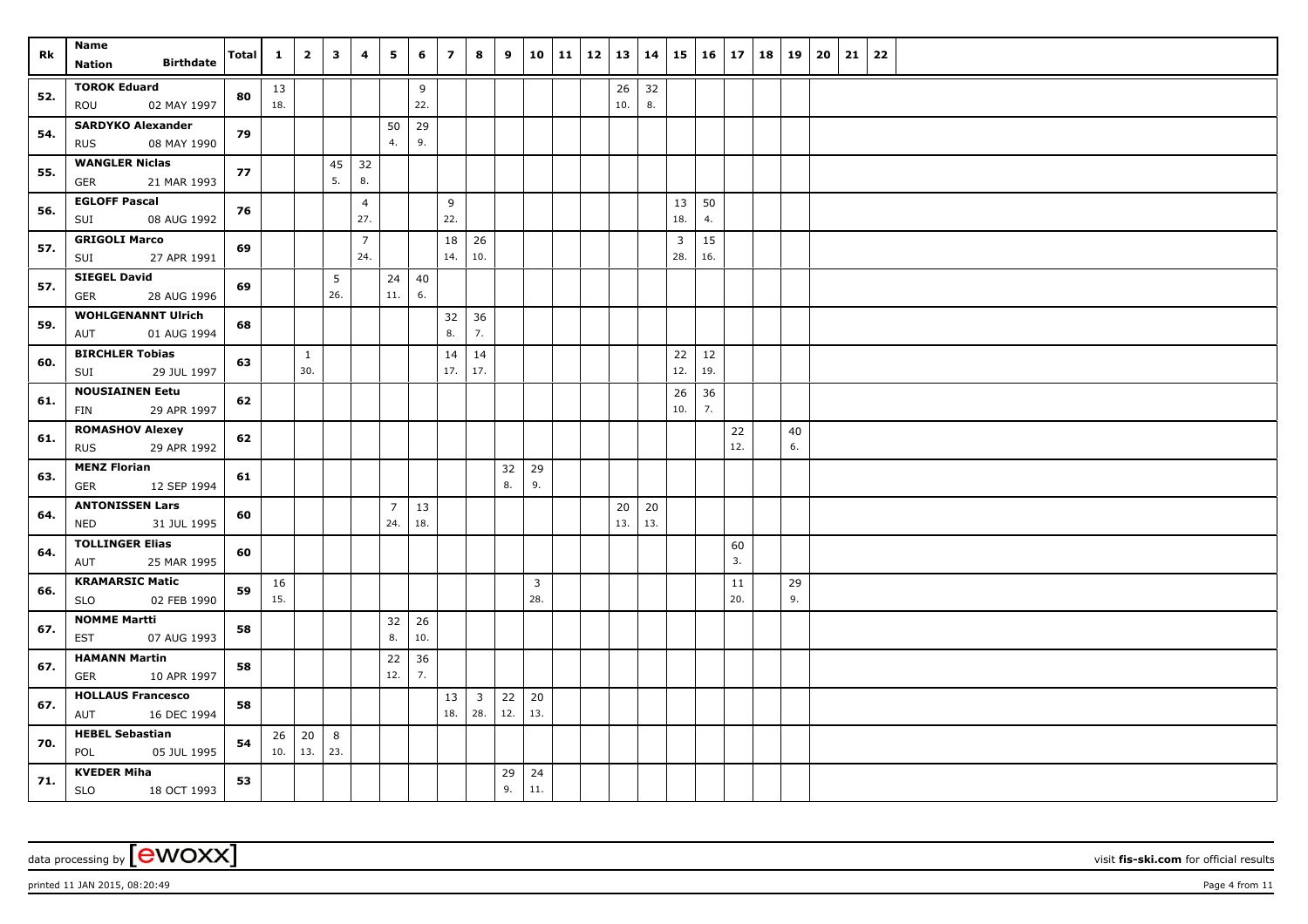| Rk  | Name<br><b>Birthdate</b><br>Nation                | <b>Total</b> | $\mathbf{1}$ | $\overline{2}$ | $\overline{\mathbf{3}}$ | 4   | 5              | 6      | $\overline{7}$ | 8        | 9              |           | $10 \mid 11$          |           | $12 \mid 13 \mid 14$ |        | $15 \vert$            | $16 \mid 17$           |  | 18   19   | 20 | 21 | 22 |  |
|-----|---------------------------------------------------|--------------|--------------|----------------|-------------------------|-----|----------------|--------|----------------|----------|----------------|-----------|-----------------------|-----------|----------------------|--------|-----------------------|------------------------|--|-----------|----|----|----|--|
|     |                                                   |              |              |                |                         |     |                |        |                |          |                |           |                       |           |                      |        |                       |                        |  |           |    |    |    |  |
| 71. | <b>KUKULA Artur</b><br>17 JUL 1992<br>POL         | 53           |              |                |                         |     |                |        |                |          |                |           | 22<br>12.             | 20<br>13. |                      |        |                       |                        |  | 11<br>20. |    |    |    |  |
|     | <b>BUZESCU PURICE Consta</b>                      |              |              |                |                         |     |                |        |                |          |                |           |                       |           | 15                   | 36     |                       |                        |  |           |    |    |    |  |
| 73. | ROU<br>19 JUN 1997                                | 51           |              |                |                         |     |                |        |                |          |                |           |                       |           | 16.                  | 7.     |                       |                        |  |           |    |    |    |  |
|     | <b>OBERMAYR Johannes</b>                          |              |              |                |                         | 10  |                |        | 24             | 16       |                |           |                       |           |                      |        |                       |                        |  |           |    |    |    |  |
| 74. | 19 MAR 1993<br>AUT                                | 50           |              |                |                         | 21. |                |        | 11.            | 15.      |                |           |                       |           |                      |        |                       |                        |  |           |    |    |    |  |
| 74. | <b>STURSA Vojtech</b>                             | 50           |              |                |                         |     |                |        |                |          |                |           |                       |           |                      |        |                       |                        |  | 50        |    |    |    |  |
|     | CZE<br>03 AUG 1995                                |              |              |                |                         |     |                |        |                |          |                |           |                       |           |                      |        |                       |                        |  | 4.        |    |    |    |  |
| 76. | <b>LINDVIK Marius</b>                             | 48           |              |                |                         |     |                |        |                |          |                |           |                       |           |                      |        | 22<br>12.             | 26<br>10.              |  |           |    |    |    |  |
|     | 27 JUL 1998<br><b>NOR</b><br><b>PYZHOV Sergey</b> |              |              |                |                         |     |                |        |                |          |                |           |                       |           |                      |        |                       |                        |  |           |    |    |    |  |
| 77. | 26 SEP 1996<br><b>RUS</b>                         | 45           |              |                |                         |     |                |        |                | 6<br>25. | 12<br>19.      |           | $\overline{4}$<br>27. | 14<br>17. |                      |        | $\overline{4}$<br>27. | $5\phantom{.0}$<br>26. |  |           |    |    |    |  |
|     | <b>AUNE Joakim</b>                                |              |              |                |                         |     |                |        |                |          |                |           | 36                    | 8         |                      |        |                       |                        |  |           |    |    |    |  |
| 78. | 10 AUG 1993<br><b>NOR</b>                         | 44           |              |                |                         |     |                |        |                |          |                |           | 7.                    | 23.       |                      |        |                       |                        |  |           |    |    |    |  |
| 78. | <b>KYTOESAHO Niko</b>                             | 44           |              |                |                         | 12  | $\overline{3}$ |        | 5              | 24       |                |           |                       |           |                      |        |                       |                        |  |           |    |    |    |  |
|     | 18 DEC 1999<br>FIN                                |              |              |                |                         | 19. | 28.            |        | 26.            | 11.      |                |           |                       |           |                      |        |                       |                        |  |           |    |    |    |  |
| 80. | <b>KINOSHITA Yuto</b>                             | 42           |              |                |                         |     |                |        |                |          |                |           |                       |           | 29                   | 13     |                       |                        |  |           |    |    |    |  |
|     | <b>JPN</b><br>27 APR 1996                         |              |              |                |                         |     |                |        |                |          |                |           |                       |           | 9.                   | 18.    |                       |                        |  |           |    |    |    |  |
| 81. | <b>ILVES Kristjan</b>                             | 41           |              |                |                         |     | 29             | $12\,$ |                |          |                |           |                       |           |                      |        |                       |                        |  |           |    |    |    |  |
|     | <b>EST</b><br>10 JUN 1996                         |              |              |                |                         |     | 9.             | 19.    |                |          |                |           |                       |           |                      |        |                       |                        |  |           |    |    |    |  |
| 82. | <b>ZAJC Timi</b><br><b>SLO</b><br>26 APR 2000     | 40           |              | 40<br>6.       |                         |     |                |        |                |          |                |           |                       |           |                      |        |                       |                        |  |           |    |    |    |  |
|     | <b>BAZHENOV Aleksandr</b>                         |              |              |                |                         |     |                |        |                | 8        | $\overline{3}$ |           |                       |           |                      |        | 16                    | 13                     |  |           |    |    |    |  |
| 82. | <b>RUS</b><br>13 JUL 1995                         | 40           |              |                |                         |     |                |        |                | 23.      | 28.            |           |                       |           |                      |        | 15.                   | 18.                    |  |           |    |    |    |  |
|     | <b>KAISER Maximilian</b>                          |              |              |                |                         | 13  |                |        |                |          | 16             | 10        |                       |           |                      |        |                       |                        |  |           |    |    |    |  |
| 84. | 17 NOV 1993<br>GER                                | 39           |              |                |                         | 18. |                |        |                |          | 15.            | 21.       |                       |           |                      |        |                       |                        |  |           |    |    |    |  |
| 85. | <b>PITEA Sorin Iulian</b>                         | 37           | 13           |                |                         |     |                |        |                |          |                |           |                       |           | 12                   | $12\,$ |                       |                        |  |           |    |    |    |  |
|     | 09 JUL 1997<br>ROU                                |              | 18.          |                |                         |     |                |        |                |          |                |           |                       |           | 19.                  | 19.    |                       |                        |  |           |    |    |    |  |
| 86. | <b>WINTER Paul</b>                                | 36           |              |                |                         |     | 36             |        |                |          |                |           |                       |           |                      |        |                       |                        |  |           |    |    |    |  |
|     | 05 OCT 1997<br><b>GER</b>                         |              |              |                |                         |     | 7.             |        |                |          |                |           |                       |           |                      |        |                       |                        |  |           |    |    |    |  |
| 86. | <b>JUFFINGER Thomas</b>                           | 36           |              |                |                         |     |                |        |                |          | 18             | 18        |                       |           |                      |        |                       |                        |  |           |    |    |    |  |
|     | 18 JAN 1993<br>AUT                                |              |              |                |                         |     |                |        |                |          | 14.            | 14.       |                       |           |                      |        |                       |                        |  |           |    |    |    |  |
| 86. | <b>SAKALA Filip</b>                               | 36           |              |                |                         |     |                |        |                |          |                |           |                       |           |                      |        |                       |                        |  | 36<br>7.  |    |    |    |  |
|     | CZE<br>21 MAY 1996<br><b>KOSEC Jaka</b>           |              |              |                |                         |     |                |        |                |          |                |           |                       |           |                      |        |                       |                        |  |           |    |    |    |  |
| 89. | <b>SLO</b><br>01 APR 1994                         | 35           |              |                |                         |     |                |        |                |          | 22<br>12.      | 13<br>18. |                       |           |                      |        |                       |                        |  |           |    |    |    |  |
|     | <b>MOILANEN Lasse</b>                             |              |              |                |                         |     | 20             | 15     |                |          |                |           |                       |           |                      |        |                       |                        |  |           |    |    |    |  |
| 89. | <b>FIN</b><br>04 FEB 1995                         | 35           |              |                |                         |     | 13.            | 16.    |                |          |                |           |                       |           |                      |        |                       |                        |  |           |    |    |    |  |

printed 11 JAN 2015, 08:20:49 Page 5 from 11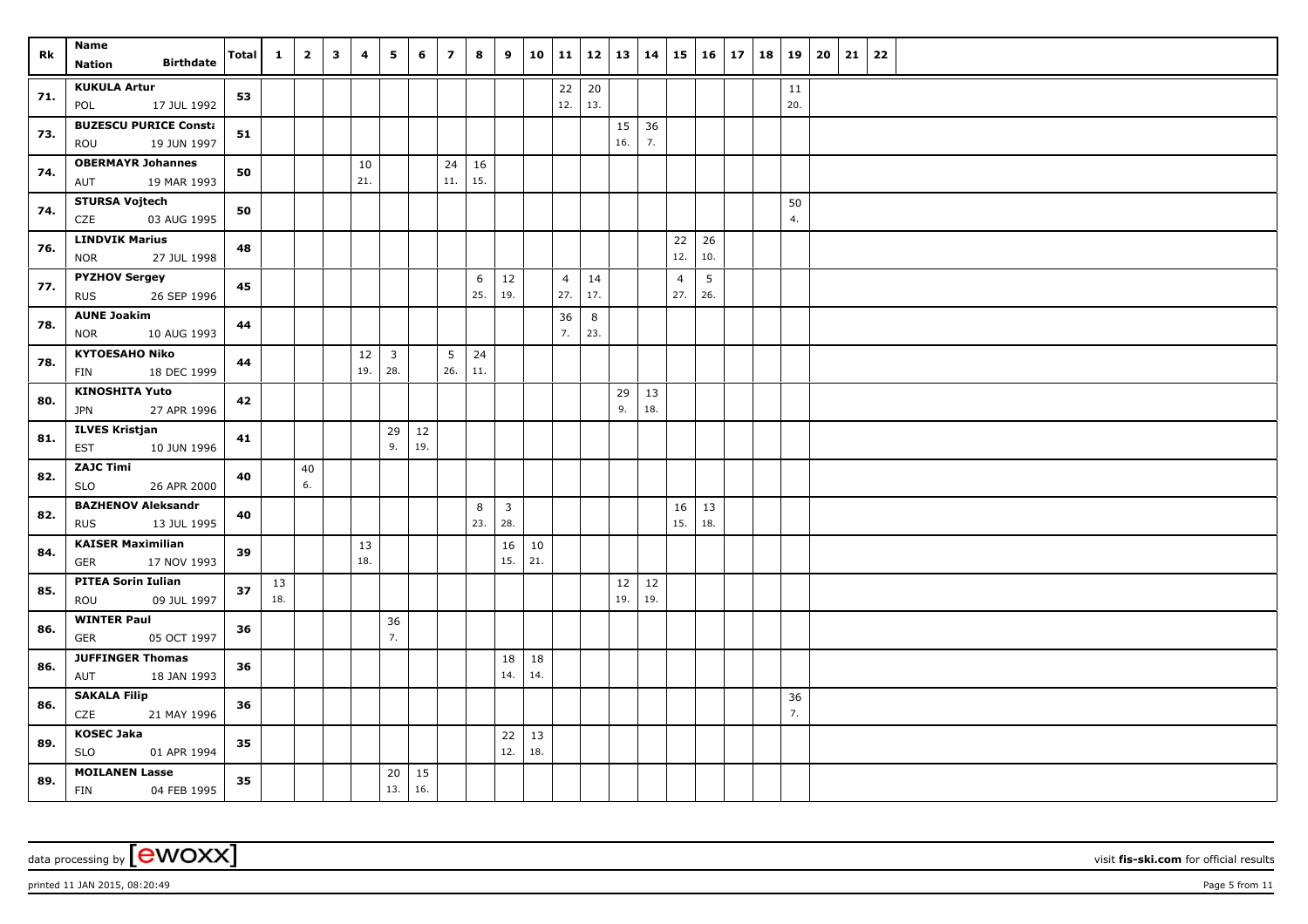| Rk   | Name<br><b>Birthdate</b>                              | <b>Total</b> | $\mathbf{1}$ | $\overline{2}$    | $\overline{\mathbf{3}}$ | 4            | 5         | 6         | $\overline{7}$ | 8   | 9   |                       | $10 \mid 11$ | $12 \mid 13 \mid 14$ |          |           | $15 \vert$ | $16 \mid 17$ |                       | 18   19 |           | 20<br>21 | 22 |
|------|-------------------------------------------------------|--------------|--------------|-------------------|-------------------------|--------------|-----------|-----------|----------------|-----|-----|-----------------------|--------------|----------------------|----------|-----------|------------|--------------|-----------------------|---------|-----------|----------|----|
|      | Nation                                                |              |              |                   |                         |              |           |           |                |     |     |                       |              |                      |          |           |            |              |                       |         |           |          |    |
| 91.  | <b>MERILAEINEN Eetu</b>                               | 34           |              |                   |                         |              | 18<br>14. | 16<br>15. |                |     |     |                       |              |                      |          |           |            |              |                       |         |           |          |    |
|      | 19 APR 1997<br>FIN                                    |              |              |                   |                         |              |           |           |                |     |     |                       |              |                      |          |           |            |              |                       |         |           |          |    |
| 91.  | <b>URBANC Rok</b><br>28 FEB 1985<br><b>SLO</b>        | 34           | 26.          | $5 \mid 7$<br>24. |                         |              |           |           |                |     |     | 22<br>12.             |              |                      |          |           |            |              |                       |         |           |          |    |
|      | <b>MICHALEK Jan</b>                                   |              |              |                   |                         |              |           |           |                |     |     |                       |              |                      |          |           |            |              |                       |         |           |          |    |
| 93.  | CZE<br>22 MAY 1996                                    | 32           |              |                   |                         |              |           |           |                |     |     |                       | 8<br>23.     |                      |          |           |            |              | 14<br>17.             |         | 10<br>21. |          |    |
| 93.  | <b>SAITO Shota</b>                                    | 32           |              |                   |                         |              |           |           |                |     |     |                       |              |                      | 18       | 14        |            |              |                       |         |           |          |    |
|      | 15 APR 1994<br>JPN                                    |              |              |                   |                         |              |           |           |                |     |     |                       |              |                      | 14.      | 17.       |            |              |                       |         |           |          |    |
| 93.  | <b>KLYMCHUK Andrii</b><br>10 DEC 1994<br>UKR          | 32           |              |                   |                         |              |           |           |                |     |     |                       |              | 10<br>21.            | 8<br>23. | 10<br>21. |            |              | $\overline{4}$<br>27. |         |           |          |    |
| 93.  | <b>TATU Robert Valentin</b>                           | 32           |              |                   |                         |              |           |           |                |     |     |                       |              |                      | 10       | 22        |            |              |                       |         |           |          |    |
|      | ROU<br>03 JUL 1996                                    |              |              |                   |                         |              |           |           |                |     |     |                       |              |                      | 21.      | 12.       |            |              |                       |         |           |          |    |
| 93.  | <b>MEZNAR Mitja</b><br>30 JUN 1988<br><b>SLO</b>      | 32           |              |                   |                         |              |           |           |                |     |     |                       |              |                      |          |           |            |              | 32<br>8.              |         |           |          |    |
|      | <b>SHULAEV Sergey</b>                                 |              |              |                   |                         |              |           |           | 22             | 9   |     |                       |              |                      |          |           |            |              |                       |         |           |          |    |
| 98.  | <b>RUS</b><br>18 JUN 1996                             | 31           |              |                   |                         |              |           |           | 12.            | 22. |     |                       |              |                      |          |           |            |              |                       |         |           |          |    |
| 99.  | <b>BLEGA Stefan Valentin</b>                          | 30           |              |                   |                         |              |           |           |                |     |     |                       |              |                      | 13       | 16        |            |              | $\mathbf{1}$          |         |           |          |    |
|      | ROU<br>05 SEP 1998                                    |              |              |                   |                         |              |           |           |                |     |     |                       |              |                      | 18.      | 15.       |            |              | 30.                   |         |           |          |    |
| 99.  | <b>HOFER Thomas</b>                                   | 30           | 8            | 22                |                         |              |           |           |                |     |     |                       |              |                      |          |           |            |              |                       |         |           |          |    |
|      | 28 JAN 1996<br>AUT                                    |              | 23.          | 12.               |                         |              |           |           |                |     |     |                       |              |                      |          |           |            |              |                       |         |           |          |    |
| 99.  | <b>HAMMANN Petrick</b>                                | 30           |              |                   |                         | $15 \mid 15$ |           |           |                |     |     |                       |              |                      |          |           |            |              |                       |         |           |          |    |
|      | GER<br>27 MAY 1995                                    |              |              |                   | 16.                     | 16.          |           |           |                |     |     |                       |              |                      |          |           |            |              |                       |         |           |          |    |
| 102. | <b>PREVC Domen</b>                                    | 29           | 29           |                   |                         |              |           |           |                |     |     |                       |              |                      |          |           |            |              |                       |         |           |          |    |
|      | <b>SLO</b><br>04 JUN 1999                             |              | 9.           |                   |                         |              |           |           |                |     |     |                       |              |                      |          |           |            |              |                       |         |           |          |    |
| 102. | <b>VELLUPILLAI Rishi</b><br>08 JAN 1997<br><b>NOR</b> | 29           |              |                   |                         |              |           |           |                |     |     |                       |              |                      |          |           |            | 29<br>9.     |                       |         |           |          |    |
| 104. | <b>NIETZEL Justin</b>                                 | 28           |              |                   |                         | 10           |           |           |                |     |     |                       |              |                      |          |           |            |              |                       |         | 18        |          |    |
|      | 17 SEP 1997<br><b>GER</b>                             |              |              |                   |                         | 21.          |           |           |                |     |     |                       |              |                      |          |           |            |              |                       |         | 14.       |          |    |
| 104. | <b>FRIEDRICH Tomas</b>                                | 28           |              |                   |                         |              |           |           |                |     |     |                       |              | 12                   |          |           |            |              |                       |         | 16        |          |    |
|      | CZE<br>02 FEB 1995                                    |              |              |                   |                         |              |           |           |                |     |     |                       |              | 19.                  |          |           |            |              |                       |         | 15.       |          |    |
| 106. | <b>TARMAN Rok</b>                                     | 26           |              |                   |                         |              |           |           |                |     | 10  | 16                    |              |                      |          |           |            |              |                       |         |           |          |    |
|      | <b>SLO</b><br>01 JAN 1997                             |              |              |                   |                         |              |           |           |                |     | 21. | 15.                   |              |                      |          |           |            |              |                       |         |           |          |    |
| 106. | <b>ORTNER Thomas</b>                                  | 26           |              |                   |                         |              |           |           |                |     |     |                       |              |                      |          |           |            |              |                       |         | 26<br>10. |          |    |
|      | AUT<br>05 APR 1994                                    |              |              |                   |                         |              |           |           |                |     |     |                       |              |                      |          |           |            |              |                       |         |           |          |    |
| 108. | <b>SULTANGULOV Artur</b><br>07 MAR 1997<br><b>RUS</b> | 25           |              |                   |                         |              |           |           |                |     |     | $\overline{2}$<br>29. | 8<br>23.     |                      |          |           | 5<br>26.   | 10<br>21.    |                       |         |           |          |    |
| 109. | <b>GASIENICA Andrzej</b><br><b>POL</b><br>04 NOV 1993 | 24           |              |                   |                         |              |           |           |                |     |     |                       |              | 11<br>20.            |          |           |            |              |                       |         | 13<br>18. |          |    |

printed 11 JAN 2015, 08:20:49 Page 6 from 11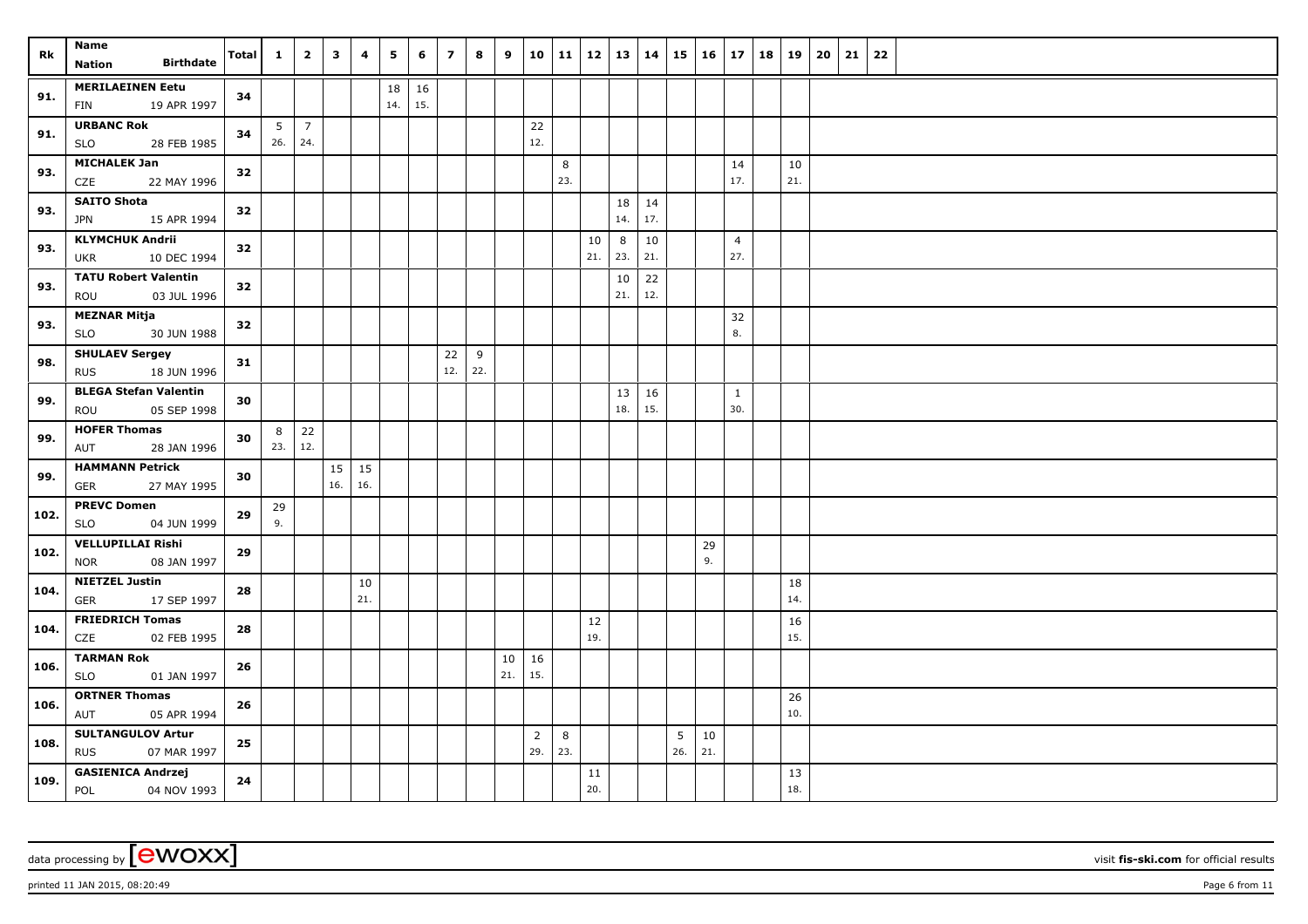| Rk   | Name<br><b>Birthdate</b><br><b>Nation</b>                | Total | $\mathbf{1}$    | $\overline{2}$ | $\overline{\mathbf{3}}$ | 4                    | 5         | 6                              | $\overline{z}$ | 8 | 9        | 10      | 11 12 |          | 13        | 14       |           | $15 \mid 16$ | 17  | 18 | 19        | 20 | 21 | 22 |  |
|------|----------------------------------------------------------|-------|-----------------|----------------|-------------------------|----------------------|-----------|--------------------------------|----------------|---|----------|---------|-------|----------|-----------|----------|-----------|--------------|-----|----|-----------|----|----|----|--|
|      |                                                          |       |                 |                |                         |                      |           |                                |                |   |          |         |       |          |           |          |           |              |     |    |           |    |    |    |  |
| 109. | <b>OJALA Juho</b><br>17 MAR 1995<br>FIN                  | 24    |                 |                |                         |                      |           | $24\,$<br>11.                  |                |   |          |         |       |          |           |          |           |              |     |    |           |    |    |    |  |
| 109. | <b>HEINRICH Tim</b><br><b>GER</b><br>06 MAY 1995         | 24    |                 |                | 18.                     | $13 \mid 11$<br> 20. |           |                                |                |   |          |         |       |          |           |          |           |              |     |    |           |    |    |    |  |
| 109. | <b>GREBER Felix</b><br>05 DEC 1996<br>AUT                | 24    | 24<br>11.       |                |                         |                      |           |                                |                |   |          |         |       |          |           |          |           |              |     |    |           |    |    |    |  |
| 109. | <b>LEONTYEV Grigoriy</b>                                 | 24    |                 |                |                         |                      |           |                                |                |   |          |         |       |          |           |          | 15        | 9            |     |    |           |    |    |    |  |
|      | 14 NOV 1992<br><b>RUS</b><br>SILIH Zak                   |       | 10 <sup>1</sup> | 13             |                         |                      |           |                                |                |   |          |         |       |          |           |          | 16.       | 22.          |     |    |           |    |    |    |  |
| 114. | <b>SLO</b><br>07 NOV 1995                                | 23    | 21.             | 18.            |                         |                      |           |                                |                |   |          |         |       |          |           |          |           |              |     |    |           |    |    |    |  |
| 115. | <b>CINTIMAR Muhammet Ir</b><br><b>TUR</b><br>16 JUL 1997 | 22    |                 |                |                         |                      |           |                                |                |   |          |         |       |          | 14<br>17. | 8<br>23. |           |              |     |    |           |    |    |    |  |
| 115. | <b>DREHER Michael</b><br>30 JAN 1993<br><b>GER</b>       | 22    |                 |                |                         |                      |           |                                |                |   |          |         |       |          |           |          |           |              |     |    | 22<br>12. |    |    |    |  |
|      | <b>HERRMANN Michael</b>                                  |       |                 |                | $\overline{2}$          |                      |           |                                |                |   | 6        | $\bf 8$ |       |          |           |          |           |              |     |    | 5         |    |    |    |  |
| 117. | 02 FEB 1994<br><b>GER</b>                                | 21    |                 |                | 29.                     |                      |           |                                |                |   | 25.      | 23.     |       |          |           |          |           |              |     |    | 26.       |    |    |    |  |
| 118. | <b>DEMIR Ayberk</b>                                      | 20    |                 |                |                         |                      |           |                                |                |   |          |         |       |          | 11        | 9        |           |              |     |    |           |    |    |    |  |
|      | <b>TUR</b><br>14 FEB 1997                                |       |                 |                |                         |                      |           |                                |                |   |          |         |       |          | 20.       | 22.      |           |              |     |    |           |    |    |    |  |
| 118. | <b>LIVELTEN Adrian Soeren</b>                            | 20    |                 |                |                         |                      |           |                                |                |   |          |         | 20    |          |           |          |           |              |     |    |           |    |    |    |  |
|      | 16 JUN 1994<br><b>NOR</b>                                |       |                 |                |                         |                      |           |                                |                |   |          |         | 13.   |          |           |          |           |              |     |    |           |    |    |    |  |
| 118. | <b>AALST VAN DER Oldrik</b><br><b>NED</b><br>01 DEC 1995 | 20    |                 |                |                         |                      |           |                                |                |   |          |         |       |          |           |          |           |              |     |    | 20<br>13. |    |    |    |  |
| 118. | <b>HAUPT Alexander</b><br>06 SEP 1988<br><b>USA</b>      | 20    |                 |                |                         |                      |           |                                |                |   |          |         |       | 5<br>26. |           |          | 9<br>22.  | 6<br>25.     |     |    |           |    |    |    |  |
|      | <b>SCHIFFNER Markus</b>                                  |       |                 |                |                         |                      |           |                                |                |   |          |         |       |          |           |          |           |              | 20  |    |           |    |    |    |  |
| 118. | 05 JUN 1992<br>AUT                                       | 20    |                 |                |                         |                      |           |                                |                |   |          |         |       |          |           |          |           |              | 13. |    |           |    |    |    |  |
| 123. | <b>WALLACE Brian</b><br>03 JUL 1993<br>USA               | 19    |                 |                |                         |                      |           |                                |                |   |          |         |       |          |           |          | 11<br>20. | 8<br>23.     |     |    |           |    |    |    |  |
| 123. | <b>ALAMOMMO Andreas</b><br>23 DEC 1998<br>FIN            | 19    |                 |                |                         |                      | 9<br>22.  | 10<br>21.                      |                |   |          |         |       |          |           |          |           |              |     |    |           |    |    |    |  |
| 123. | <b>AALTO Antti</b><br>02 APR 1995<br>FIN                 | 19    |                 |                |                         |                      | 16<br>15. | $\overline{\mathbf{3}}$<br>28. |                |   |          |         |       |          |           |          |           |              |     |    |           |    |    |    |  |
| 126. | <b>TIIRMAA Karl-August</b><br>07 JUL 1989<br><b>EST</b>  | 18    |                 |                |                         |                      | 10<br>21. | 8<br>23.                       |                |   |          |         |       |          |           |          |           |              |     |    |           |    |    |    |  |
|      | <b>GANSERER Marc</b>                                     |       |                 |                |                         |                      |           |                                |                |   |          | 12      |       |          |           |          |           |              |     |    |           |    |    |    |  |
| 126. | <b>GER</b><br>09 APR 1993                                | 18    |                 |                |                         |                      |           |                                |                |   | 6<br>25. | 19.     |       |          |           |          |           |              |     |    |           |    |    |    |  |
| 126. | <b>NEDREJORD Ole Mathis</b><br><b>NOR</b><br>26 JUN 1996 | 18    |                 |                |                         |                      |           |                                |                |   |          |         |       |          |           |          | 6<br>25.  | 12<br>19.    |     |    |           |    |    |    |  |

printed 11 JAN 2015, 08:20:49 Page 7 from 11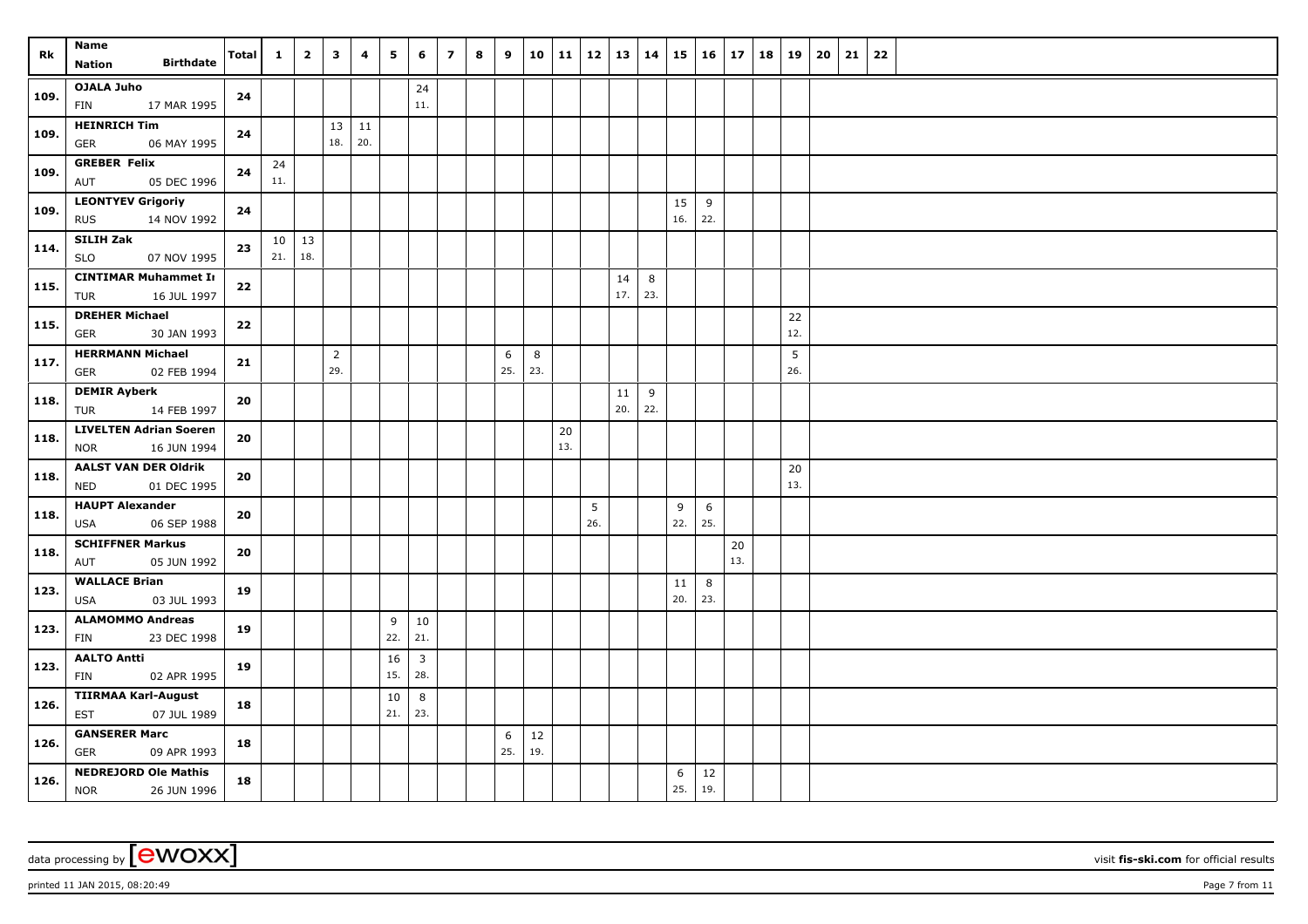| Rk   | <b>Name</b><br><b>Birthdate</b><br><b>Nation</b>     | Total | $\mathbf{1}$                | $\overline{2}$  | 3        | 4        | 5                     | 6                   | $\overline{z}$                 | 8             | 9 |                       | 10 11                          | $12 \mid 13$        |                       | 14                    | 15        | 16                             |           | $17 \mid 18$ | 19                    | 20 | 21 | 22 |  |
|------|------------------------------------------------------|-------|-----------------------------|-----------------|----------|----------|-----------------------|---------------------|--------------------------------|---------------|---|-----------------------|--------------------------------|---------------------|-----------------------|-----------------------|-----------|--------------------------------|-----------|--------------|-----------------------|----|----|----|--|
| 126. | <b>IWASA Yuken</b><br>02 JUL 1999<br><b>JPN</b>      | 18    |                             |                 |          |          |                       |                     |                                |               |   |                       |                                |                     | $\overline{7}$<br>24. | 11<br>20.             |           |                                |           |              |                       |    |    |    |  |
| 126. | <b>OEDEGAARD Jesper</b><br>02 AUG 1998<br><b>NOR</b> | 18    |                             |                 |          |          |                       |                     |                                |               |   |                       |                                |                     |                       |                       | 15<br>16. | $\overline{\mathbf{3}}$<br>28. |           |              |                       |    |    |    |  |
| 131. | <b>AIGRO Artti</b><br><b>EST</b><br>29 AUG 1999      | 17    |                             |                 |          |          | 12<br>19.             | 5<br>26.            |                                |               |   |                       |                                |                     |                       |                       |           |                                |           |              |                       |    |    |    |  |
| 131. | <b>KAELIN Pascal</b><br>SUI<br>11 JAN 1993           | 17    |                             |                 | 9<br>22. | 1<br>30. |                       |                     | $\overline{7}$<br>24.          |               |   |                       |                                |                     |                       |                       |           |                                |           |              |                       |    |    |    |  |
| 133. | <b>SAMMELSELG Siim-Tanel</b><br>18 MAY 1993<br>EST   | 15    |                             |                 |          |          | 15<br>16.             |                     |                                |               |   |                       |                                |                     |                       |                       |           |                                |           |              |                       |    |    |    |  |
| 133. | <b>WEISS Franz</b><br>18 JUL 1996<br>GER             | 15    | $\overline{4}$<br>$27.$ 26. | $5\phantom{.0}$ |          |          |                       |                     |                                |               |   |                       |                                |                     |                       |                       |           |                                |           |              | 6<br>25.              |    |    |    |  |
| 133. | <b>KORHONEN Ville</b><br>30 OCT 1996<br>FIN          | 15    |                             |                 |          |          | $\overline{4}$<br>27. | $11\,$<br>20.       |                                |               |   |                       |                                |                     |                       |                       |           |                                |           |              |                       |    |    |    |  |
| 133. | <b>WIT DE Ruben</b><br>02 FEB 1995<br><b>NED</b>     | 15    |                             |                 |          |          | $\mathbf{1}$<br>30.   | $\mathbf{1}$<br>30. |                                |               |   |                       |                                |                     | $\overline{7}$<br>24. | 6<br>25.              |           |                                |           |              |                       |    |    |    |  |
| 133. | <b>GREIDERER Simon</b><br>AUT<br>18 JAN 1996         | 15    |                             |                 |          |          |                       |                     | $\overline{\mathbf{3}}$<br>28. | $12\,$<br>19. |   |                       |                                |                     |                       |                       |           |                                |           |              |                       |    |    |    |  |
| 133. | <b>MAURER Joshua</b><br>20 SEP 1996<br>CAN           | 15    |                             |                 |          |          |                       |                     |                                |               |   | $\overline{4}$<br>27. | $\overline{\mathbf{3}}$<br>28. | 8<br>23.            |                       |                       |           |                                |           |              |                       |    |    |    |  |
| 133. | <b>GASIENICA-KOTELNICKI</b><br>POL<br>14 NOV 1989    | 15    |                             |                 |          |          |                       |                     |                                |               |   |                       | 12<br>19.                      | $\mathbf{3}$<br>28. |                       |                       |           |                                |           |              |                       |    |    |    |  |
| 133. | <b>HOLIK Frantisek</b><br>CZE<br>23 OCT 1998         | 15    |                             |                 |          |          |                       |                     |                                |               |   |                       |                                |                     |                       |                       |           |                                | 15<br>16. |              |                       |    |    |    |  |
| 141. | <b>CAPUDER Martin</b><br>07 NOV 1997<br><b>SLO</b>   | 14    |                             |                 |          |          |                       |                     |                                |               |   |                       |                                |                     |                       |                       |           |                                |           |              | 14<br>17.             |    |    |    |  |
| 141. | <b>SERETINEK Nejc</b><br>30 SEP 1996<br><b>SLO</b>   | 14    |                             |                 |          |          |                       |                     |                                |               |   |                       |                                |                     |                       |                       |           |                                | 5<br>26.  |              | 9<br>22.              |    |    |    |  |
| 141. | LOUKASMAEKI Wili<br>27 MAY 1997<br>FIN               | 14    |                             |                 |          |          |                       | 14<br>17.           |                                |               |   |                       |                                |                     |                       |                       |           |                                |           |              |                       |    |    |    |  |
| 141. | <b>REISENAUER Janni</b><br>AUT<br>07 NOV 1997        | 14    |                             |                 |          |          | 14<br>17.             |                     |                                |               |   |                       |                                |                     |                       |                       |           |                                |           |              |                       |    |    |    |  |
| 145. | <b>OLLI Harri</b><br>FIN<br>15 JAN 1985              | 13    |                             |                 |          |          | 13<br>18.             |                     |                                |               |   |                       |                                |                     |                       |                       |           |                                |           |              |                       |    |    |    |  |
| 145. | <b>KASTELIK Dominik</b><br>POL<br>09 JUN 1998        | 13    |                             |                 |          |          |                       |                     |                                |               |   |                       |                                | $\mathbf{1}$<br>30. | 5<br>26.              | $\overline{7}$<br>24. |           |                                |           |              |                       |    |    |    |  |
| 145. | <b>JANOTA Konrad</b><br><b>POL</b><br>13 NOV 1994    | 13    |                             |                 |          |          |                       |                     |                                |               |   |                       |                                | 6<br>25.            |                       |                       |           |                                |           |              | $\overline{7}$<br>24. |    |    |    |  |

data processing by **CWOXX** visit fis-ski.com for official results

printed 11 JAN 2015, 08:20:49 Page 8 from 11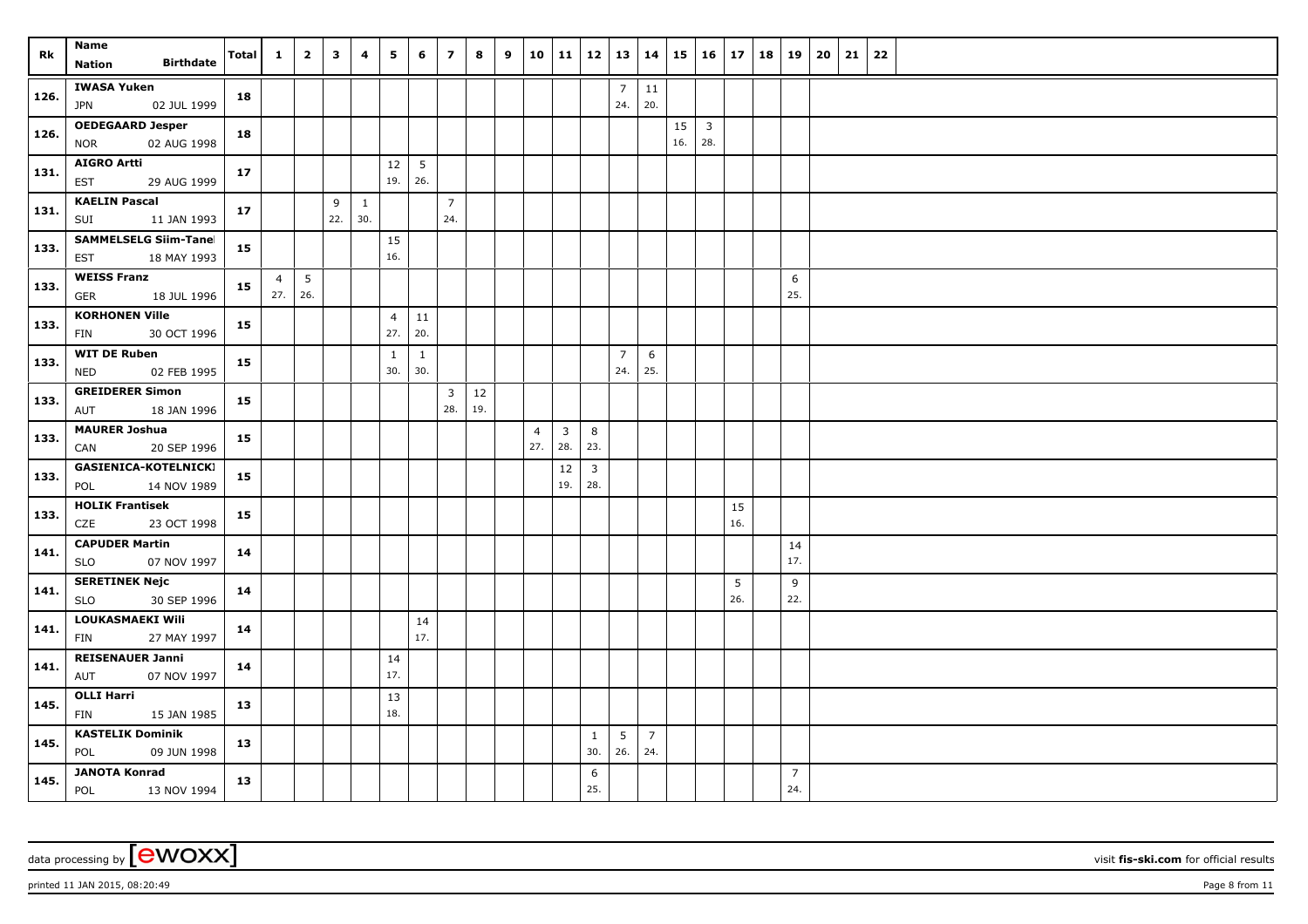|      | Name                                      |                  |                | $\mathbf{1}$ | $\overline{2}$ | $\overline{\mathbf{3}}$ | 4   | $5^{\circ}$ | 6              | $\overline{z}$        | 8   | 9                     |          | 10   11 | 12   13   14   |                |                         |                | $15 \mid 16 \mid 17$ |                |     | 18   19   20   21 | 22 |  |
|------|-------------------------------------------|------------------|----------------|--------------|----------------|-------------------------|-----|-------------|----------------|-----------------------|-----|-----------------------|----------|---------|----------------|----------------|-------------------------|----------------|----------------------|----------------|-----|-------------------|----|--|
| Rk   | Nation                                    | <b>Birthdate</b> | Total          |              |                |                         |     |             |                |                       |     |                       |          |         |                |                |                         |                |                      |                |     |                   |    |  |
| 148. | <b>HORST Florian</b>                      |                  | 12             |              |                |                         |     |             |                |                       |     |                       |          |         |                |                |                         |                |                      |                | 12  |                   |    |  |
|      | <b>GER</b>                                | 03 MAY 1990      |                |              |                |                         |     |             |                |                       |     |                       |          |         |                |                |                         |                |                      |                | 19. |                   |    |  |
| 148. | <b>IPCIOGLU Fatih Arda</b>                |                  | 12             |              |                |                         |     |             |                |                       |     |                       |          |         |                | 9              | $\overline{\mathbf{3}}$ |                |                      |                |     |                   |    |  |
|      | TUR                                       | 28 SEP 1997      |                |              |                |                         |     |             |                |                       |     |                       |          |         |                | 22.            | 28.                     |                |                      |                |     |                   |    |  |
| 150. | <b>BROWN A J</b>                          |                  | 11             |              |                |                         |     |             |                |                       |     |                       |          |         | $\overline{2}$ |                |                         | $\overline{7}$ |                      | $\overline{2}$ |     |                   |    |  |
|      | USA                                       | 28 FEB 1995      |                |              |                |                         |     |             |                |                       |     |                       |          |         | 29.            |                |                         | 24.            |                      | 29.            |     |                   |    |  |
| 150. | <b>TROFIMOV Roman- Serg</b><br><b>RUS</b> | 19 NOV 1989      | 11             |              |                |                         |     | 11<br>20.   |                |                       |     |                       |          |         |                |                |                         |                |                      |                |     |                   |    |  |
|      |                                           |                  |                |              |                |                         |     |             |                |                       |     |                       |          |         |                |                |                         |                |                      |                |     |                   |    |  |
| 150. | <b>DI LENARDO Zeno</b><br>ITA             | 19 OCT 1995      | 11             |              |                |                         |     |             |                |                       |     | 11<br>20.             |          |         |                |                |                         |                |                      |                |     |                   |    |  |
|      | <b>LIKAR Matej</b>                        |                  |                |              |                |                         |     |             |                |                       |     |                       |          |         |                |                |                         |                |                      |                |     |                   |    |  |
| 153. | <b>SLO</b>                                | 04 FEB 1991      | 10             |              |                |                         |     |             |                |                       |     | 10<br>21.             |          |         |                |                |                         |                |                      |                |     |                   |    |  |
|      | <b>SHISHKIN Vadim</b>                     |                  |                |              |                |                         |     |             | $\overline{7}$ |                       |     |                       |          |         |                |                |                         |                |                      | $\overline{3}$ |     |                   |    |  |
| 153. | <b>RUS</b>                                | 02 NOV 1995      | 10             |              |                |                         |     |             | 24.            |                       |     |                       |          |         |                |                |                         |                |                      | 28.            |     |                   |    |  |
|      | <b>KOJZAR Mateusz</b>                     |                  |                |              |                |                         |     |             |                |                       |     |                       |          | 6       | $\overline{4}$ |                |                         |                |                      |                |     |                   |    |  |
| 153. | POL                                       | 14 OCT 1994      | 10             |              |                |                         |     |             |                |                       |     |                       |          | 25.     | 27.            |                |                         |                |                      |                |     |                   |    |  |
|      | <b>LECHNER Sepp</b>                       |                  |                |              |                |                         | 10  |             |                |                       |     |                       |          |         |                |                |                         |                |                      |                |     |                   |    |  |
| 153. | <b>GER</b>                                | 21 JUL 1994      | 10             |              |                |                         | 21. |             |                |                       |     |                       |          |         |                |                |                         |                |                      |                |     |                   |    |  |
| 153. | <b>YUKSEL Faik</b>                        |                  |                |              |                |                         |     |             |                |                       |     |                       |          |         |                | $\overline{4}$ | 6                       |                |                      |                |     |                   |    |  |
|      | TUR                                       | 10 FEB 1995      | 10             |              |                |                         |     |             |                |                       |     |                       |          |         |                | 27.            | 25.                     |                |                      |                |     |                   |    |  |
| 153. | <b>LIPPESTAD Carl Henning</b>             |                  | 10             |              |                |                         |     |             |                |                       |     |                       |          |         |                |                |                         | 10             |                      |                |     |                   |    |  |
|      | <b>NOR</b>                                | 19 MAR 1998      |                |              |                |                         |     |             |                |                       |     |                       |          |         |                |                |                         | 21.            |                      |                |     |                   |    |  |
| 159. | <b>BYRT Tomasz</b>                        |                  | 9              |              |                |                         |     |             |                |                       |     |                       |          |         |                |                |                         |                |                      | 9              |     |                   |    |  |
|      | POL                                       | 25 JAN 1993      |                |              |                |                         |     |             |                |                       |     |                       |          |         |                |                |                         |                |                      | 22.            |     |                   |    |  |
| 159. | <b>MATTOON Nicholas</b>                   |                  | 9              |              |                |                         |     |             |                |                       |     |                       |          | 9       |                |                |                         |                |                      |                |     |                   |    |  |
|      | USA                                       | 04 AUG 1995      |                |              |                |                         |     |             |                |                       |     |                       |          | 22.     |                |                |                         |                |                      |                |     |                   |    |  |
| 159. | <b>BRASME Paul</b>                        |                  | 9              |              |                |                         |     |             |                | $\overline{4}$<br>27. | 5   |                       |          |         |                |                |                         |                |                      |                |     |                   |    |  |
|      | FRA                                       | 03 AUG 1997      |                |              |                |                         |     |             |                |                       | 26. |                       |          |         |                |                |                         |                |                      |                |     |                   |    |  |
| 162. | <b>LANIN Ivan</b>                         |                  | 8              |              |                |                         |     | 6<br>25.    | $\overline{2}$ |                       |     |                       |          |         |                |                |                         |                |                      |                |     |                   |    |  |
|      | <b>RUS</b>                                | 15 JAN 1992      |                |              |                |                         |     |             | 29.            |                       |     |                       |          |         |                |                |                         |                |                      |                |     |                   |    |  |
| 162. | <b>ALTHAUS Daniel</b><br>GER              | 29 JUN 1993      | 8              |              |                |                         |     |             |                |                       |     | $\overline{3}$<br>28. | 5<br>26. |         |                |                |                         |                |                      |                |     |                   |    |  |
|      | <b>TESOVNIK Jaka</b>                      |                  |                |              | 8              |                         |     |             |                |                       |     |                       |          |         |                |                |                         |                |                      |                |     |                   |    |  |
| 162. | <b>SLO</b>                                | 29 DEC 1992      | 8              |              | 23.            |                         |     |             |                |                       |     |                       |          |         |                |                |                         |                |                      |                |     |                   |    |  |
|      | <b>PEDERSEN Peder Naeves</b>              |                  |                |              |                |                         |     |             |                |                       |     |                       |          |         |                |                |                         | 8              |                      |                |     |                   |    |  |
| 162. | <b>NOR</b>                                | 07 FEB 1995      | 8              |              |                |                         |     |             |                |                       |     |                       |          |         |                |                |                         | 23.            |                      |                |     |                   |    |  |
|      | <b>BRENNA Leif Christian</b>              |                  |                |              |                |                         |     |             |                |                       |     |                       |          |         |                |                |                         |                | $\overline{7}$       |                |     |                   |    |  |
| 166. | <b>NOR</b>                                | 27 OCT 1995      | $\overline{z}$ |              |                |                         |     |             |                |                       |     |                       |          |         |                |                |                         |                | 24.                  |                |     |                   |    |  |

printed 11 JAN 2015, 08:20:49 Page 9 from 11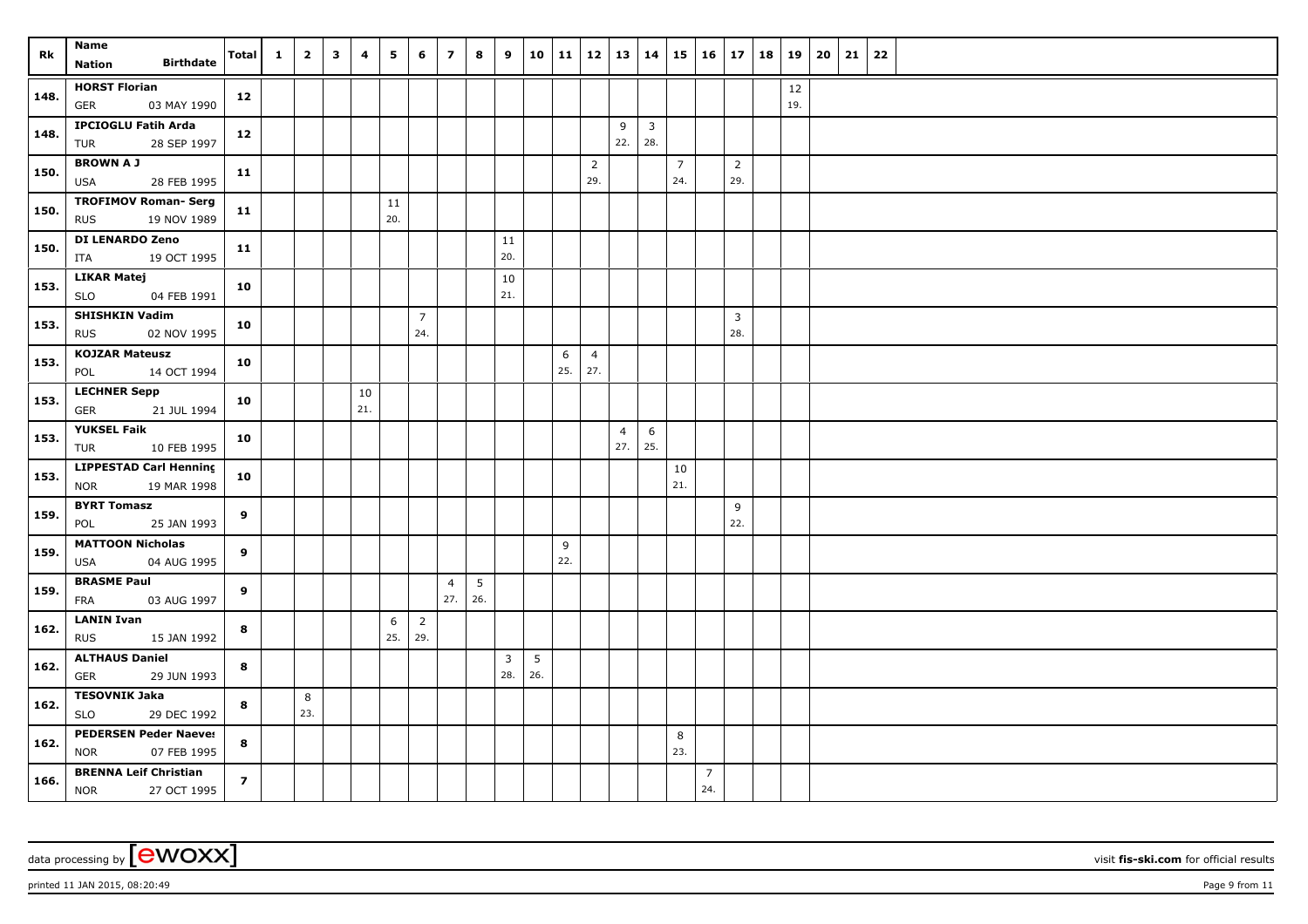| Rk   | Name<br><b>Birthdate</b><br>Nation                        | Total                   | $\mathbf{1}$          | $\overline{2}$ | $\overline{\mathbf{3}}$ | 4   | 5                     | 6                     | $\overline{ }$ | 8                     | 9                     |                       |                     | 10   11   12   13   14 |                       |                       | 15                    | $16 \mid 17$          |  | 18   19               | 20 | 21 | 22 |  |
|------|-----------------------------------------------------------|-------------------------|-----------------------|----------------|-------------------------|-----|-----------------------|-----------------------|----------------|-----------------------|-----------------------|-----------------------|---------------------|------------------------|-----------------------|-----------------------|-----------------------|-----------------------|--|-----------------------|----|----|----|--|
|      | <b>PASICHNYK Stepan</b>                                   | $\overline{z}$          |                       |                |                         |     |                       |                       |                |                       |                       |                       | $\overline{2}$      |                        | $\overline{3}$        | $\overline{2}$        |                       |                       |  |                       |    |    |    |  |
| 166. | <b>UKR</b><br>09 JAN 1998                                 |                         |                       |                |                         |     |                       |                       |                |                       |                       |                       | 29.                 |                        | 28.                   | 29.                   |                       |                       |  |                       |    |    |    |  |
| 168. | <b>VERBAJS Tomaz</b><br><b>SLO</b><br>26 JUL 1995         | 6                       |                       |                |                         |     |                       |                       |                |                       | $\overline{4}$<br>27. | $\overline{2}$<br>29. |                     |                        |                       |                       |                       |                       |  |                       |    |    |    |  |
| 168. | <b>VESELOV Denis</b><br><b>RUS</b><br>03 FEB 1991         | 6                       |                       |                |                         |     | $\overline{2}$<br>29. | $\overline{4}$<br>27. |                |                       |                       |                       |                     |                        |                       |                       |                       |                       |  |                       |    |    |    |  |
| 168. | <b>HEIKKINEN Juuso</b><br>19 APR 1994<br>FIN              | 6                       |                       |                |                         |     |                       | 6<br>25.              |                |                       |                       |                       |                     |                        |                       |                       |                       |                       |  |                       |    |    |    |  |
|      | <b>BAER Moritz</b>                                        |                         |                       |                |                         | 6   |                       |                       |                |                       |                       |                       |                     |                        |                       |                       |                       |                       |  |                       |    |    |    |  |
| 168. | <b>GER</b><br>16 MAY 1997                                 | 6                       |                       |                |                         | 25. |                       |                       |                |                       |                       |                       |                     |                        |                       |                       |                       |                       |  |                       |    |    |    |  |
| 172. | <b>NORDIN Carl</b><br>SWE<br>23 DEC 1989                  | 5                       |                       |                |                         |     | 5<br>26.              |                       |                |                       |                       |                       |                     |                        |                       |                       |                       |                       |  |                       |    |    |    |  |
| 173. | <b>UTEV Artem</b><br>26 MAY 1993<br><b>RUS</b>            | $\overline{\mathbf{4}}$ |                       |                |                         |     |                       |                       |                | $\overline{4}$<br>27. |                       |                       |                     |                        |                       |                       |                       |                       |  |                       |    |    |    |  |
| 173. | <b>KALINCHUK Andriy</b><br>03 DEC 1995<br><b>UKR</b>      | $\overline{\mathbf{4}}$ |                       |                |                         |     |                       |                       |                |                       |                       |                       |                     |                        |                       | $\overline{4}$<br>27. |                       |                       |  |                       |    |    |    |  |
| 175. | <b>MITROFAN Nicolae Sorin</b><br>26 MAR 1999<br>ROU       | $\mathbf{3}$            |                       |                |                         |     |                       |                       |                |                       |                       |                       | $\mathbf{1}$<br>30. |                        | $\overline{2}$<br>29. |                       |                       |                       |  |                       |    |    |    |  |
|      | <b>ROMBACH Sebastian</b>                                  |                         |                       |                |                         | 3   |                       |                       |                |                       |                       |                       |                     |                        |                       |                       |                       |                       |  |                       |    |    |    |  |
| 175. | 22 JUL 1996<br>GER                                        | $\mathbf{3}$            |                       |                |                         | 28. |                       |                       |                |                       |                       |                       |                     |                        |                       |                       |                       |                       |  |                       |    |    |    |  |
| 177. | <b>SCHUBERT Johannes</b><br>GER<br>04 APR 1997            | $\mathbf{2}$            | $\overline{2}$<br>29. |                |                         |     |                       |                       |                |                       |                       |                       |                     |                        |                       |                       |                       |                       |  |                       |    |    |    |  |
| 177. | <b>MENDEL Mario</b><br>25 SEP 1996<br>AUT                 | $\overline{2}$          | $\overline{2}$<br>29. |                |                         |     |                       |                       |                |                       |                       |                       |                     |                        |                       |                       |                       |                       |  |                       |    |    |    |  |
| 177. | <b>LADEHAUG Anders</b><br>31 OCT 1999<br><b>NOR</b>       | $\overline{2}$          |                       |                |                         |     |                       |                       |                |                       |                       |                       |                     |                        |                       |                       | $\overline{2}$<br>29. |                       |  |                       |    |    |    |  |
| 177. | <b>FREDHEIM Kenneth Henr</b><br>08 FEB 1997<br><b>NOR</b> | $\overline{2}$          |                       |                |                         |     |                       |                       |                |                       |                       |                       |                     |                        |                       |                       | $\overline{2}$<br>29. |                       |  |                       |    |    |    |  |
| 177. | <b>USACHEV Egor</b><br><b>RUS</b><br>07 AUG 1991          | $\overline{2}$          |                       |                |                         |     |                       |                       |                |                       |                       |                       |                     |                        |                       |                       |                       | $\overline{2}$<br>29. |  |                       |    |    |    |  |
| 177. | <b>KALINICHENKO Vitaliy</b><br>09 AUG 1993<br><b>UKR</b>  | $\overline{2}$          |                       |                |                         |     |                       |                       |                |                       |                       |                       |                     |                        | $\mathbf{1}$<br>30.   | $\mathbf{1}$<br>30.   |                       |                       |  |                       |    |    |    |  |
| 177. | <b>MIETUS Grzegorz</b><br>POL<br>20 FEB 1993              | $\mathbf{2}$            |                       |                |                         |     |                       |                       |                |                       |                       |                       |                     |                        |                       |                       |                       |                       |  | $\overline{2}$<br>29. |    |    |    |  |
| 184. | <b>MYHR Sverre Aas</b><br>07 APR 1998<br><b>NOR</b>       | $\mathbf{1}$            |                       |                |                         |     |                       |                       |                |                       |                       |                       |                     |                        |                       |                       |                       | $\mathbf{1}$<br>30.   |  |                       |    |    |    |  |
| 184. | <b>MAYLAENDER Axel</b><br>GER<br>02 AUG 1998              | $\mathbf{1}$            |                       |                | $\mathbf{1}$<br>30.     |     |                       |                       |                |                       |                       |                       |                     |                        |                       |                       |                       |                       |  |                       |    |    |    |  |